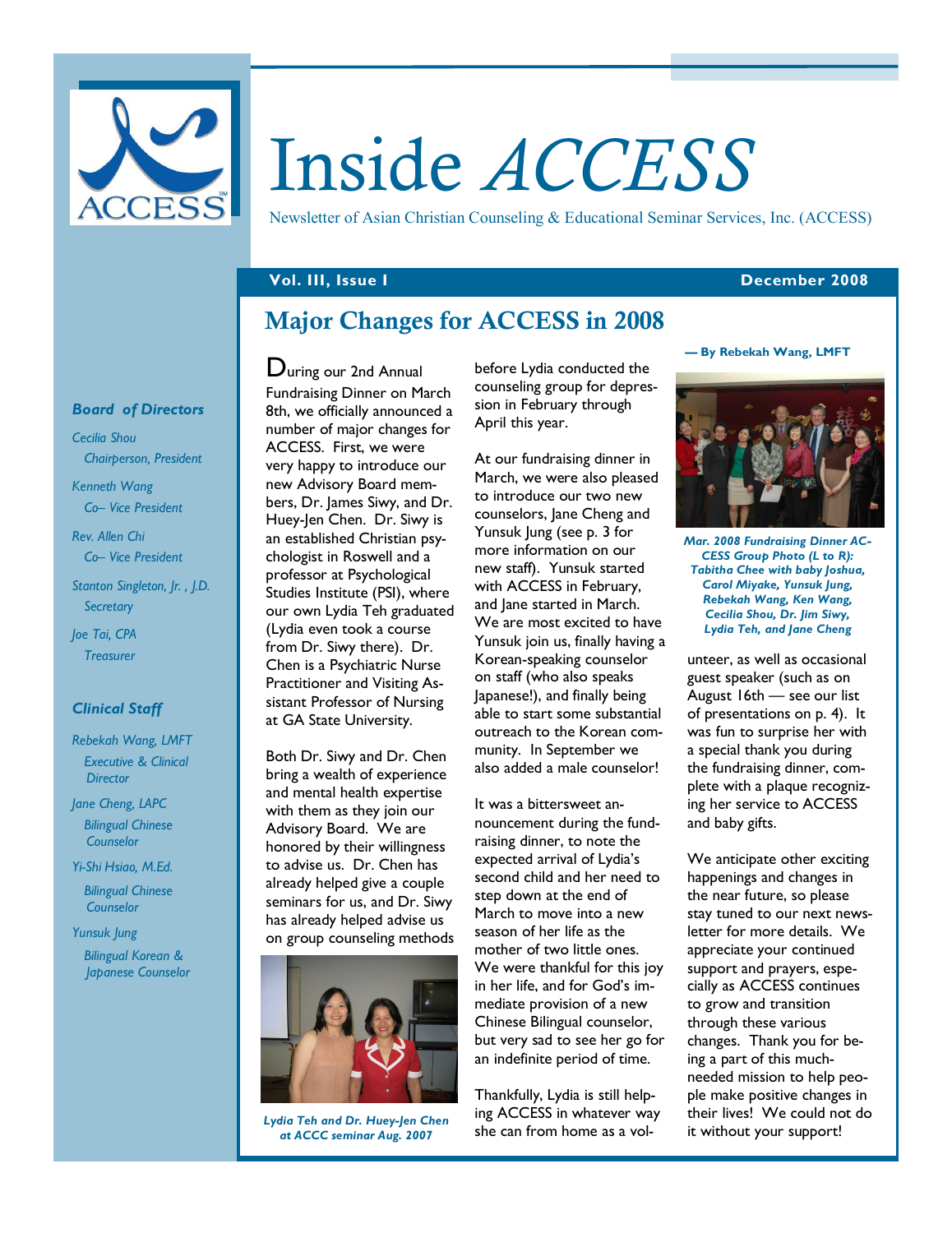## Page 2 Inside ACCESS



"Faith is being sure of what we HOPE for and certain of what we do not see…"

-Hebrews 11:1

# Message From the Executive Director

Dear Supporters and Friends:

For those of you who are new to our mailing list from our fundraising event in March, and our workshops and seminars this year, welcome! I apologize for not sending this newsletter out sooner, but I've been short-handed administratively since Lydia's departure earlier this year, and other responsibilities took priority. When Lydia left, there was already a lot of news to report since our last newsletter. Now there is even more. Hopefully it will not take another year before we get the next newsletter out!

As 2008 comes to an end, many individuals, families, and businesses are struggling. Unemployment is high, finances are tight, and fear of layoffs and other

unknowns related to the economy have put a lot of stress and strain on countless people and their relationships.

We at ACCESS hope that all of you are weathering this crisis, and want you to know that we are here to support you, whether you need help managing your stress and anxiety, your marriage has been strained, or you have been laid off and need guidance on job change. We also have sliding scale discounts if you have lost your job and cannot afford our regular fees.

Of course, ACCESS has not been immune to the effects of the recession. Like many non-profits, donations are down, and some of our clients are not able to come in as often because of uncertainties and tightening of their finances. Despite all

the recent news about the current financial crisis, however, you will see that there have been many exciting new developments in 2008, and we look forward to celebrating our 5th Anniversary next fall. Stay tuned for more details on that celebration in the future.

During times like these, we are particularly grateful for your support and prayers. If you have not already done so, we hope you will consider a year-end gift. On behalf of the Board of Directors and Staff at AC-CESS, we wish you a wonderful holiday season, a very Merry Christmas, and a Happy New Year!

Holiday Blessings,

Rebekah Wang, LMFT Executive & Clinical Director





 $\overline{T}$  hanks to a mini-grant from the Center of Excellence on Health Disparities at Morehouse School of Medicine subsidizing \$2,181 of expenses involved, ACCESS conducted its first counseling group during mid-February through early April of this year, led by Lydia Teh.

This grant to help eliminate mental health disparities in underserved communities made possible a counseling group in Chinese, and focused on overcoming depression (the first ever in Georgia!).

The overall goal of the program was to increase access to education and treatment of depression amongst the Chinesespeaking population in Atlanta, as one of the many underserved minority groups in the Metro Area. Offering a program in Chinese is particularly important for those with limited English proficiency, and therefore cannot use services provided elsewhere in English, or those who feel more comfortable themselves in Chinese, especially deep emotional topics.

We are happy to report that the eightweek group program was a success! We hope to be able to offer more counseling groups again in the future. If you or someone you know might be interested in joining a counseling group or support group (in various languages available), please feel free to let us know!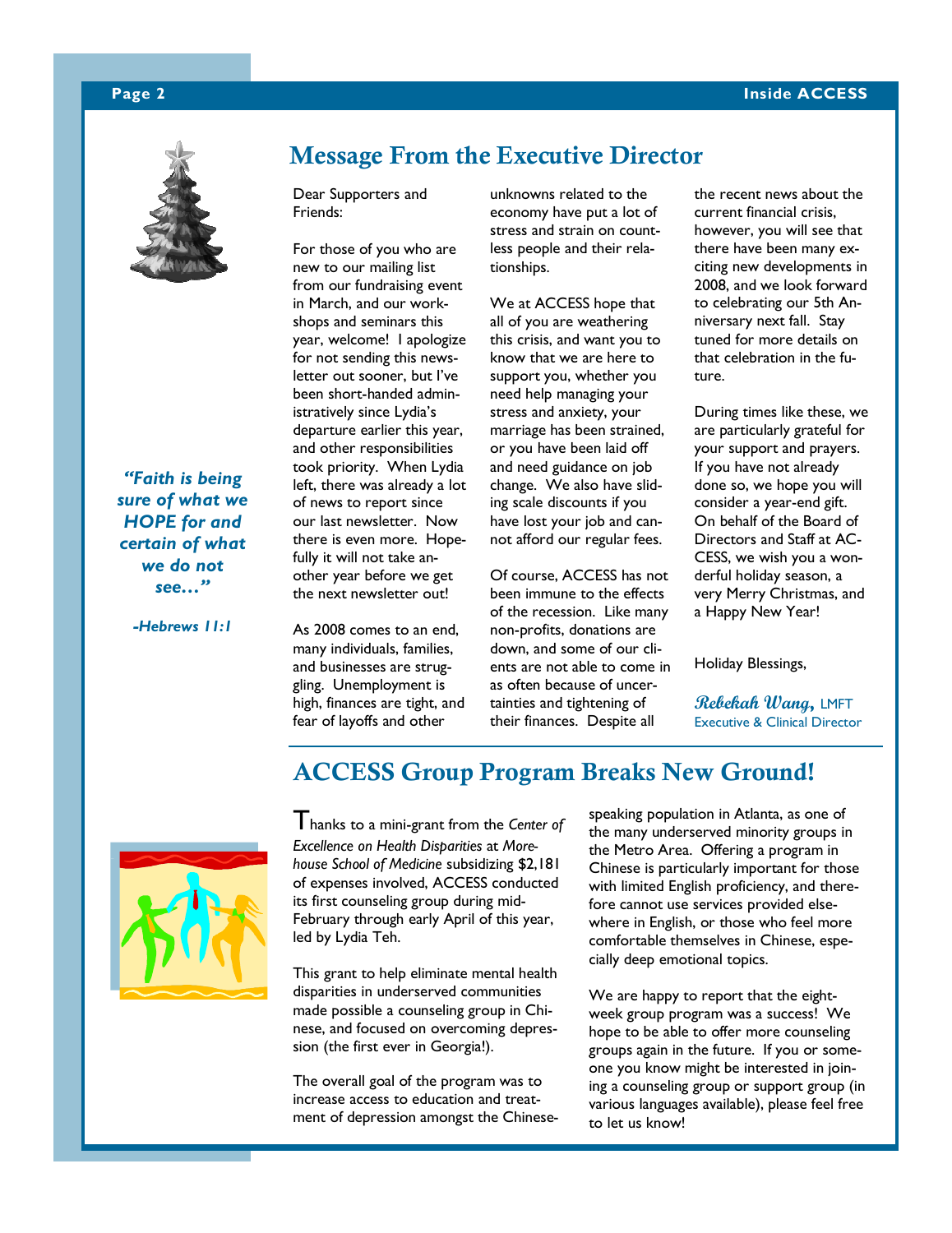# Meet Our Newest Counseling Staff

Jane Huei-Chen Cheng, M.S., LAPC graduated from Georgia State University with a M.S. in Professional Counseling, as well from Regent University with a M. A. in Christian Counseling and Emory University, Candler School of Theology with a M.Div. She has served as a pastor, chaplain, pastoral counselor, and professional counselor in various locations. With a background also in pharmacy, she has a passion for promoting spiritual, emotional, and physical healing, especially in educating and counseling Asian immigrants and Asian Americans. She enjoys speaking on various topics such as stress management, marriage relationships, parenting, and leadership development for positive living. Born and raised in Taiwan, Jane is fluent in Mandarin, Taiwanese, and English.

Yunsuk Jung is finishing up her M.A. in Community Counseling at Mercer University, and has a heart for serving minority groups and marginalized communities who are struggling with greater challenges and hardships. Her professional interests include interpersonal and intrapersonal relationships, cultural issues, identity issues, marital problems, and working with women or teenagers. Having lived in both Korea and Japan, she is fluent in Korean and Japanese languages, in addition to speaking English.

Yi-Shi Hsiao, M.Ed. is a doctoral practicum clinician. He received his master's degree in Community Counseling program at University of Missouri-St. Louis and is currently a fourth-year doctoral student in the Counseling Psychology program at Georgia State University. Recently he has worked as a psychotherapist in the student counseling centers of Georgia State University and Georgia Institute of Technology, and at the Auburn Renaissance Center of Grady Memorial Hospital. As an international student, his professional interests include multicultural issues among Asian Americans and adjustment issues of international students, in addition to his interests in working with mood disturbances, career counseling, and marriage and family issues. Yi-Shi is able to provide counseling services in Taiwanese, Mandarin, and English.

# 2nd Annual Fundraising Dinner A Success!

As alluded to on the front page article, ACCESS held its 2nd Annual Fundraising Dinner on Saturday, March 8, 2008 (see photos to the right). Under the theme of "Transformation: A Journey of Growth and Healing," this event featured special guest speaker Carol Miyake, LCSW, a licensed therapist and the Outreach Director at Asian American Christian Counseling Service (AACCS) in Southern California, after which ACCESS is largely modeled. Carol shared from both her professional and personal experiences with transformation and healing. Many were deeply moved by her sharing.

We were grateful to have Joe Kelly, who served as our co-Master of Ceremonies last summer at our Yunnan Ethnic Music and Dance benefit performance, to emcee again for us, as well as to have Eric Shin, who performed at our 1st Annual Fundraising Dinner, return as our musical guest, this time accompanied by Josh Feit (bass guitar) and Peter Choi (keyboards). Approximately 170 guests delighted in the nine-course Chinese banquet by Canton House Restaurant and the live music by Eric, Josh, and Peter, before Carol spoke. Several guests left with great door prizes from the drawing at the end of the evening.

Many thanks to all who attended, as well as to all our generous sponsors and donors! We could not have done it without you all. A big thank you also to our wonderful volunteers who participated and helped in the event!



2nd Annual ACCESS Fundraising Dinner Guests



Fundraising Dinner Musicians Peter Choi (left) and Eric Shin (center); not pictured, Josh Feit



Fundraising Dinner Door Prize Drawing by Emcee Joe Kelly, assisted by Rebekah Wang



Special Guest Speaker Carol Miyake at our 2nd Annual ACCESS Fundraising Dinner in **March**